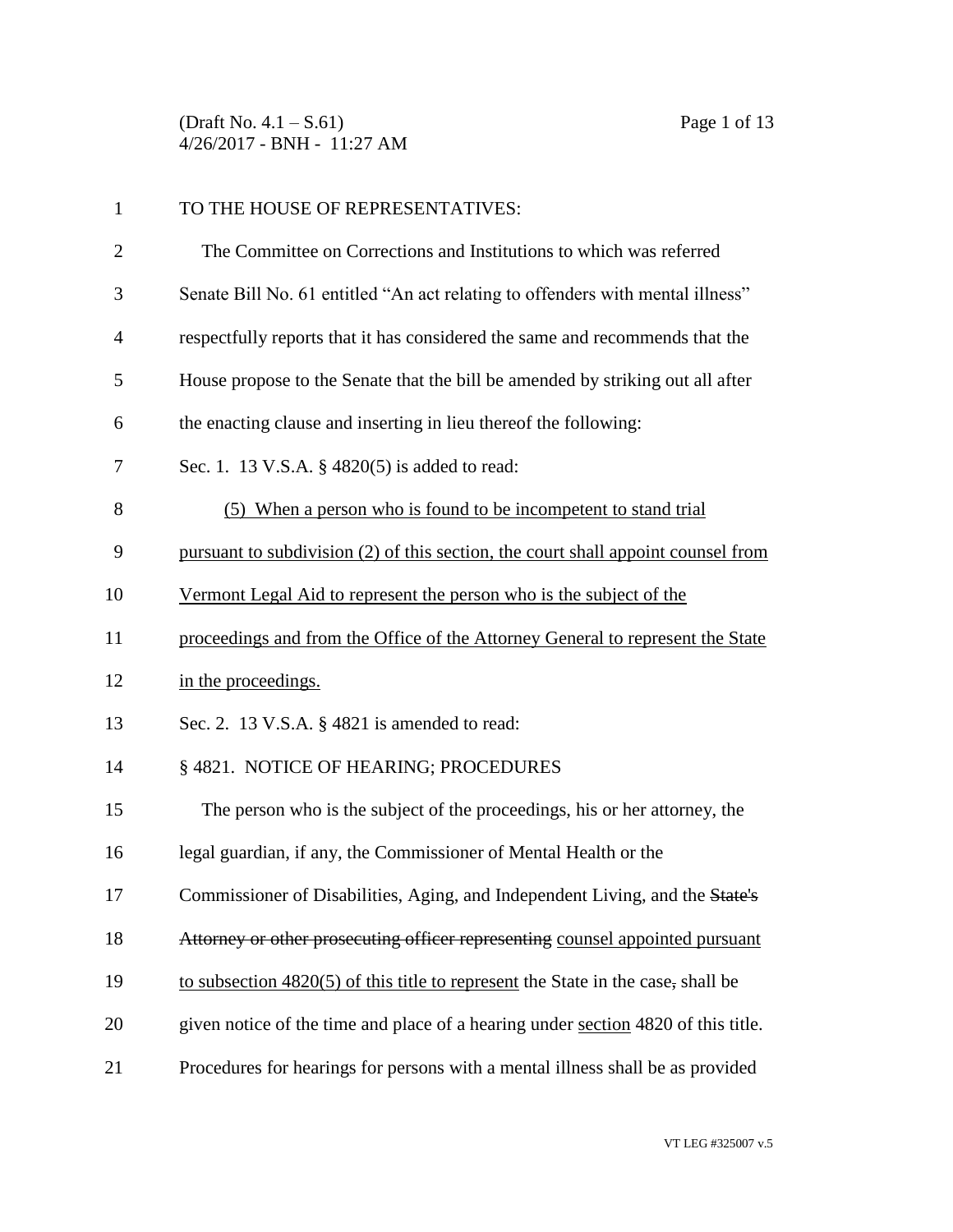## (Draft No. 4.1 – S.61) Page 2 of 13 4/26/2017 - BNH - 11:27 AM

| $\mathbf{1}$   | in 18 V.S.A. chapter 181. Procedures for hearings for persons with an             |
|----------------|-----------------------------------------------------------------------------------|
| $\overline{2}$ | intellectual disability shall be as provided in 18 V.S.A. chapter 206, subchapter |
| 3              | 3.                                                                                |
| 4              | Sec. 3. 28 V.S.A. $\S$ 3 is amended to read:                                      |
| 5              | § 3. GENERAL DEFINITIONS                                                          |
| 6              | As used in this title:                                                            |
| 7              | * * *                                                                             |
| 8              | (12) Despite other names this concept has been given in the past or may           |
| 9              | be given in the future, "segregation" means a form of separation from the         |
| 10             | general population that may or may not include placement in a single-             |
| 11             | occupancy cell and that is used for disciplinary, administrative, or other        |
| 12             | reasons, but shall not mean confinement to an infirmary or a residential          |
| 13             | treatment setting for purposes of evaluation, treatment, or provision of          |
| 14             | services.                                                                         |
| 15             | Sec. 4. 28 V.S.A. § 701a(b) is amended to read:                                   |
| 16             | (b) For purposes of this title, and despite other names this concept has been     |
| 17             | given in the past or may be given in the future, "segregation" means a form of    |
| 18             | separation from the general population which may or may not include               |
| 19             | placement in a single occupancy cell and which is used for disciplinary,          |
| 20             | administrative, or other reasons As used in this section, "segregation" shall     |
| 21             | have the same meaning as in subdivision $3(12)$ of this title.                    |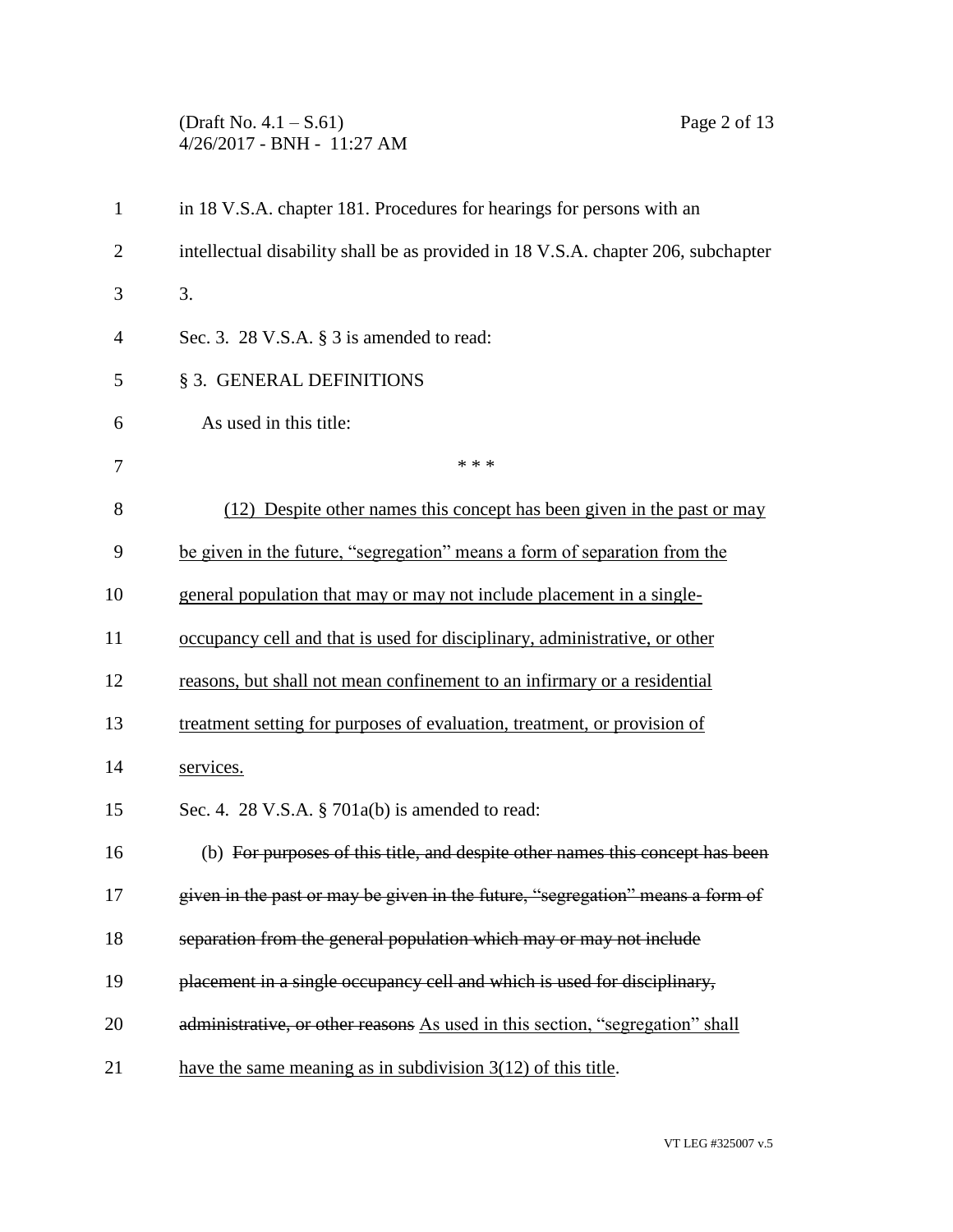(Draft No. 4.1 – S.61) Page 3 of 13 4/26/2017 - BNH - 11:27 AM

| $\mathbf{1}$   | Sec. 5. 28 V.S.A. § 907 is amended to read:                                                                 |
|----------------|-------------------------------------------------------------------------------------------------------------|
| $\overline{2}$ | § 907. MENTAL HEALTH SERVICE FOR INMATES; POWERS AND                                                        |
| 3              | RESPONSIBILITIES OF COMMISSIONER                                                                            |
| $\overline{4}$ | The Commissioner shall administer a program of trauma-informed mental                                       |
| 5              | health services which that shall be available to all inmates and shall provide                              |
| 6              | adequate staff to support the program. The program shall provide the                                        |
| 7              | following services:                                                                                         |
| 8              | $(1)(A)$ Within 24 hours of admittance to a correctional facility, all                                      |
| 9              | inmates shall be screened for any signs of <u>mental illness</u> , mental condition $\Theta$ <sub>1</sub> . |
| 10             | psychiatric disability or disorder, or serious functional impairment. If as a                               |
| 11             | result of the screening it is determined that the inmate is receiving services                              |
| 12             | under the developmental disabilities home and community based community-                                    |
| 13             | based services waiver or is currently receiving community rehabilitation and                                |
| 14             | treatment services, he or she will automatically be designated as having a                                  |
| 15             | serious functional impairment.                                                                              |
| 16             | (B) Every inmate who is identified as a result of screening by a mental                                     |
| 17             | health professional as requiring inpatient evaluation, treatment, or services                               |
| 18             | shall, within 24 hours of the screening, be referred for such treatment,                                    |
| 19             | evaluation, or services in a setting appropriate to the clinical needs of the                               |
| 20             | inmate.                                                                                                     |
| 21             | * * *                                                                                                       |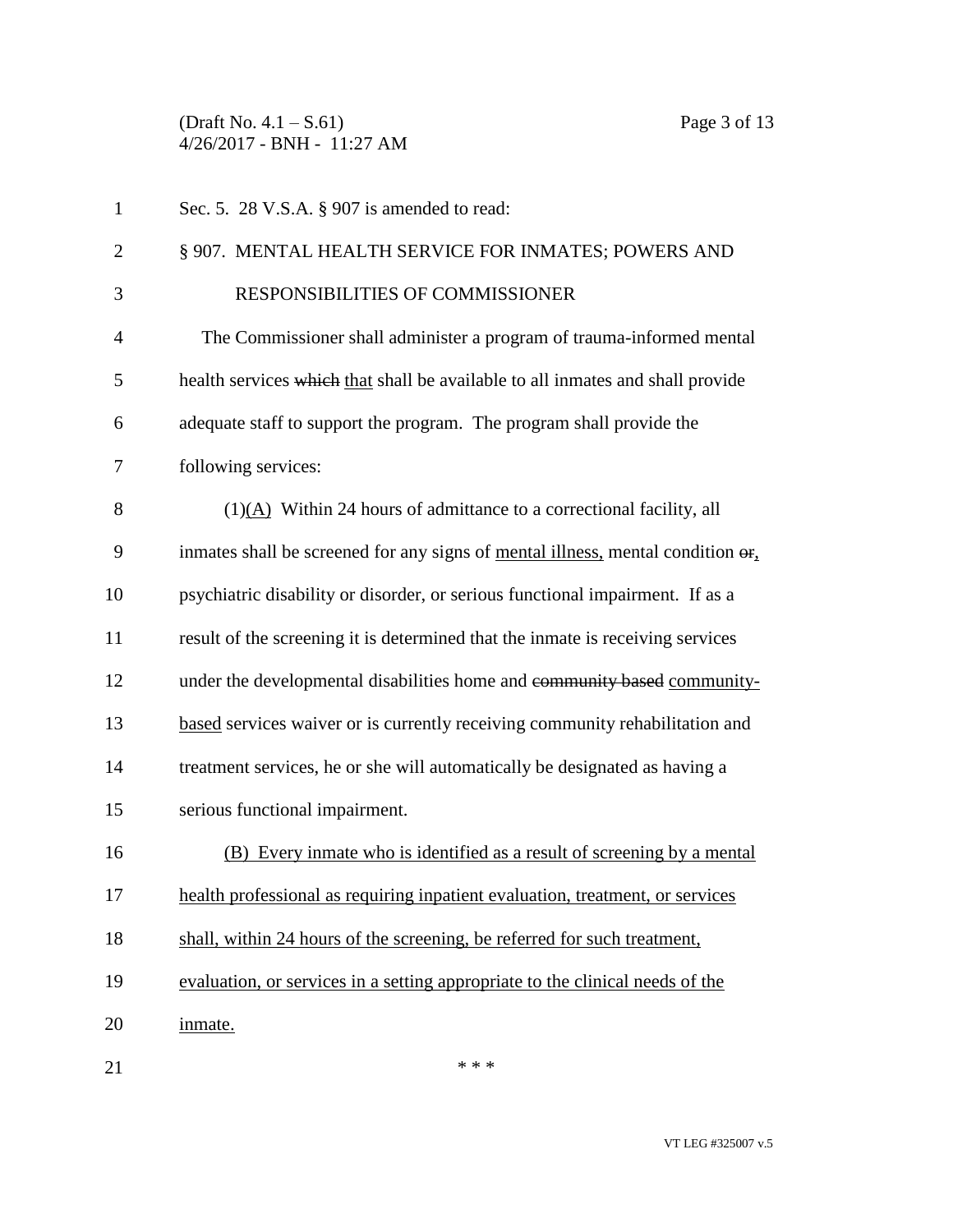(Draft No. 4.1 – S.61) Page 4 of 13 4/26/2017 - BNH - 11:27 AM

| $\mathbf{1}$   | Sec. 6. 28 V.S.A. § 907 is amended to read:                                       |
|----------------|-----------------------------------------------------------------------------------|
| $\overline{2}$ | § 907. MENTAL HEALTH SERVICE FOR INMATES; POWERS AND                              |
| 3              | RESPONSIBILITIES OF COMMISSIONER                                                  |
| $\overline{4}$ | * * *                                                                             |
| 5              | (1)(A) Within 24 hours of admittance to a correctional facility, all              |
| 6              | inmates shall be screened for any signs of mental illness, mental condition or,   |
| 7              | psychiatric disability or disorder, or serious functional impairment. If as a     |
| 8              | result of the screening it is determined that the inmate is receiving services    |
| 9              | under the developmental disabilities home and community-based services            |
| 10             | waiver or is currently receiving community rehabilitation and treatment           |
| 11             | services, he or she will automatically be designated as having a serious          |
| 12             | functional impairment.                                                            |
| 13             | (B) Every inmate who is identified as a result of screening by a mental           |
| 14             | health professional as requiring inpatient evaluation, treatment, or services     |
| 15             | shall, within 24 48 hours of the screening, be referred for provided with such    |
| 16             | treatment, evaluation, or services in a setting appropriate to the clinical needs |
| 17             | of the inmate.                                                                    |
| 18             | * * *                                                                             |
| 19             | Sec. 7. AGENCY OF HUMAN SERVICES; OFFICE OF THE ATTORNEY                          |
| 20             | <b>GENERAL; REPORT TO STANDING COMMITTEES</b>                                     |
| 21             | On or before January 18, 2018:                                                    |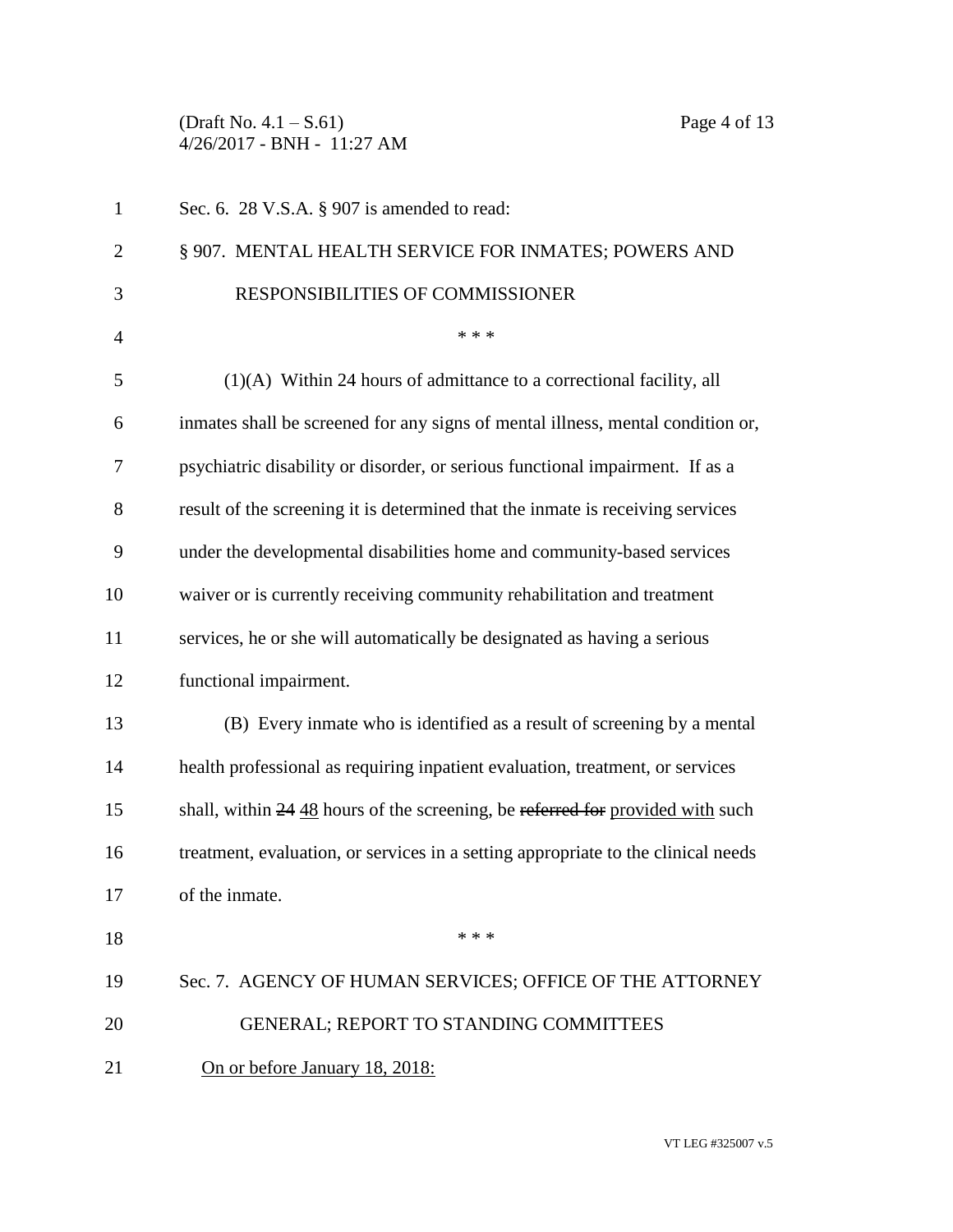(Draft No. 4.1 – S.61) Page 5 of 13 4/26/2017 - BNH - 11:27 AM

| $\mathbf{1}$   | (1) the Secretary of Human Services shall report to the House and              |
|----------------|--------------------------------------------------------------------------------|
| $\overline{2}$ | Senate Committees on Judiciary, the House Committee on Corrections and         |
| 3              | Institutions, the Senate Committee on Health and Welfare, and the House        |
| $\overline{4}$ | Committee on Health Care on how best to provide mental health treatment and    |
| 5              | services to inmates and detainees housed in a correctional facility, including |
| 6              | recommendations on whether those services should be provided by a classified   |
| 7              | State employee working within the Agency of Human Services, by designated      |
| 8              | agencies, or by other professionals contracted for professional mental health  |
| 9              | care services within the Department; and                                       |
| 10             | (2) the Secretary of Human Services, in consultation with the Attorney         |
| 11             | General, shall report to the House and Senate Committees on Judiciary and the  |
| 12             | House and Senate Committees on Appropriations on the resources necessary to    |
| 13             | comply with the requirements set forth in 13 V.S.A. $\S$ 4820(5). The          |
| 14             | Committees on Appropriations shall consider the report during their FY 2019    |
| 15             | budget deliberations in determining the appropriate funding for the State to   |
| 16             | meet the requirements of 13 V.S.A. $\S$ 4820(c).                               |
| 17             | Sec. 8. LEGISLATIVE INTENT; DEPARTMENT OF CORRECTIONS;                         |
| 18             | <b>USE OF SEGREGATION</b>                                                      |
| 19             | It is the intent of the General Assembly that the Department of Corrections    |
| 20             | continue to house inmates in the least restrictive setting necessary to ensure |
| 21             | their own safety as well as the safety of staff and other inmates, and to use  |
|                |                                                                                |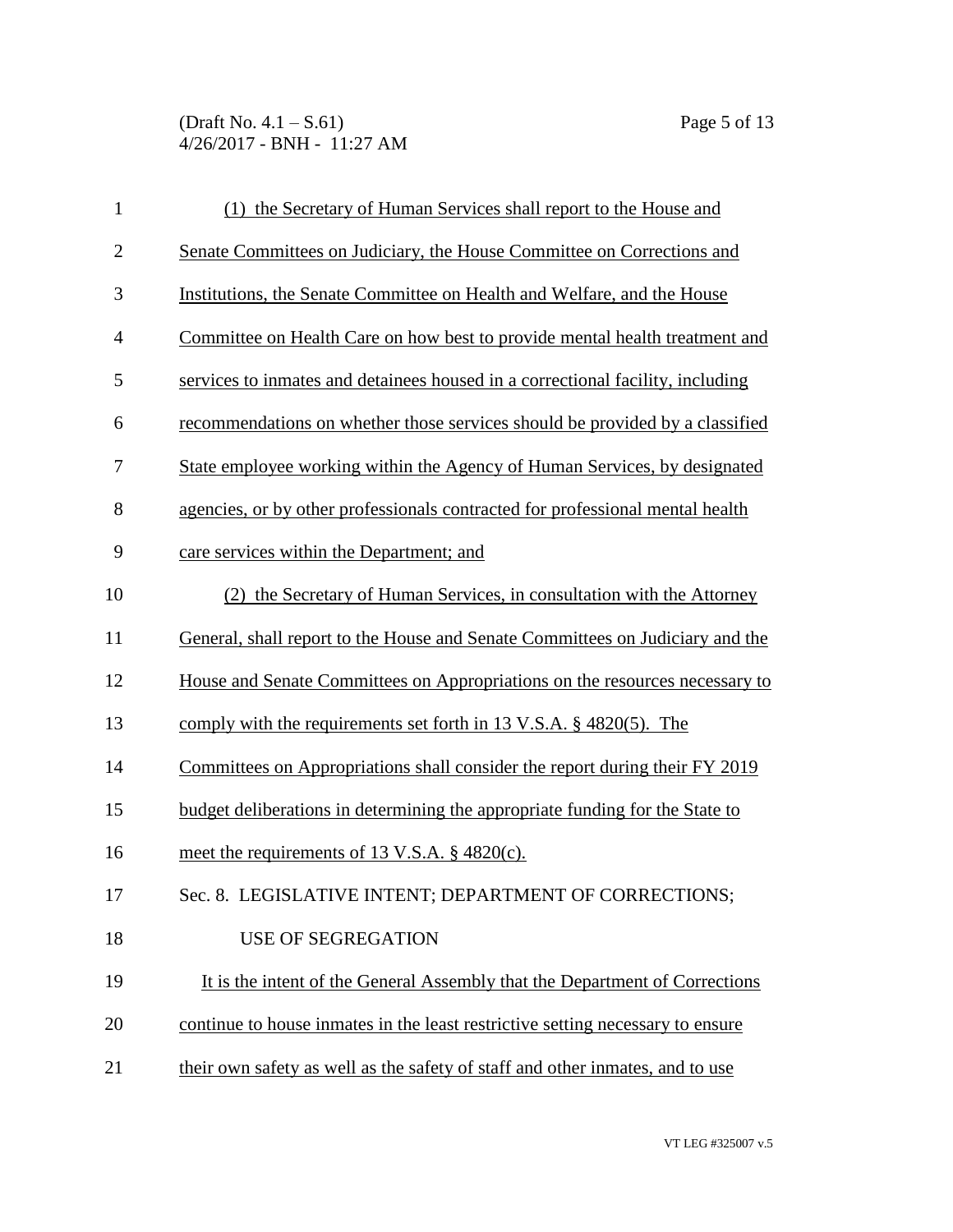(Draft No. 4.1 – S.61) Page 6 of 13 4/26/2017 - BNH - 11:27 AM

| $\mathbf{1}$   | segregation only in instances when it serves a specific disciplinary or                   |
|----------------|-------------------------------------------------------------------------------------------|
| $\overline{2}$ | administrative purpose, pursuant to $28 \text{ V.S.A. }$ \$ 3, and to ensure that inmates |
| 3              | designated as seriously functionally impaired or inmates with a serious mental            |
| $\overline{4}$ | illness receive the support and rehabilitative services they need.                        |
| 5              | Sec. 9. DEPARTMENT OF CORRECTIONS; DEPARTMENT OF                                          |
| 6              | MENTAL HEALTH; FORENSIC MENTAL HEALTH CENTER;                                             |
| 7              | MEMORANDUM OF UNDERSTANDING FOR MENTAL                                                    |
| 8              | HEALTH SERVICES; REPORTS                                                                  |
| 9              | $(a)(1)$ On or before July 1, 2017, the Department of Corrections shall,                  |
| 10             | jointly with the Department of Mental Health, execute a memorandum of                     |
| 11             | understanding regarding mental health services for inmates prior to the                   |
| 12             | establishment of a forensic mental health center as required by subdivision (c)           |
| 13             | of this section. The memorandum of understanding shall:                                   |
| 14             | (A) establish that when an inmate is identified by the Department of                      |
| 15             | Corrections as requiring a level of care that cannot be adequately provided by            |
| 16             | the Department of Corrections, then the Department of Mental Health and the               |
| 17             | Department of Corrections will work together to determine how to augment the              |
| 18             | inmate's existing treatment plan until the augmented treatment plan is no                 |
| 19             | longer clinically necessary; and                                                          |
| 20             | (B) formally outline the role of the Department of Mental Health                          |
| 21             | Care Management Team in facilitating the clinical placement of inmates                    |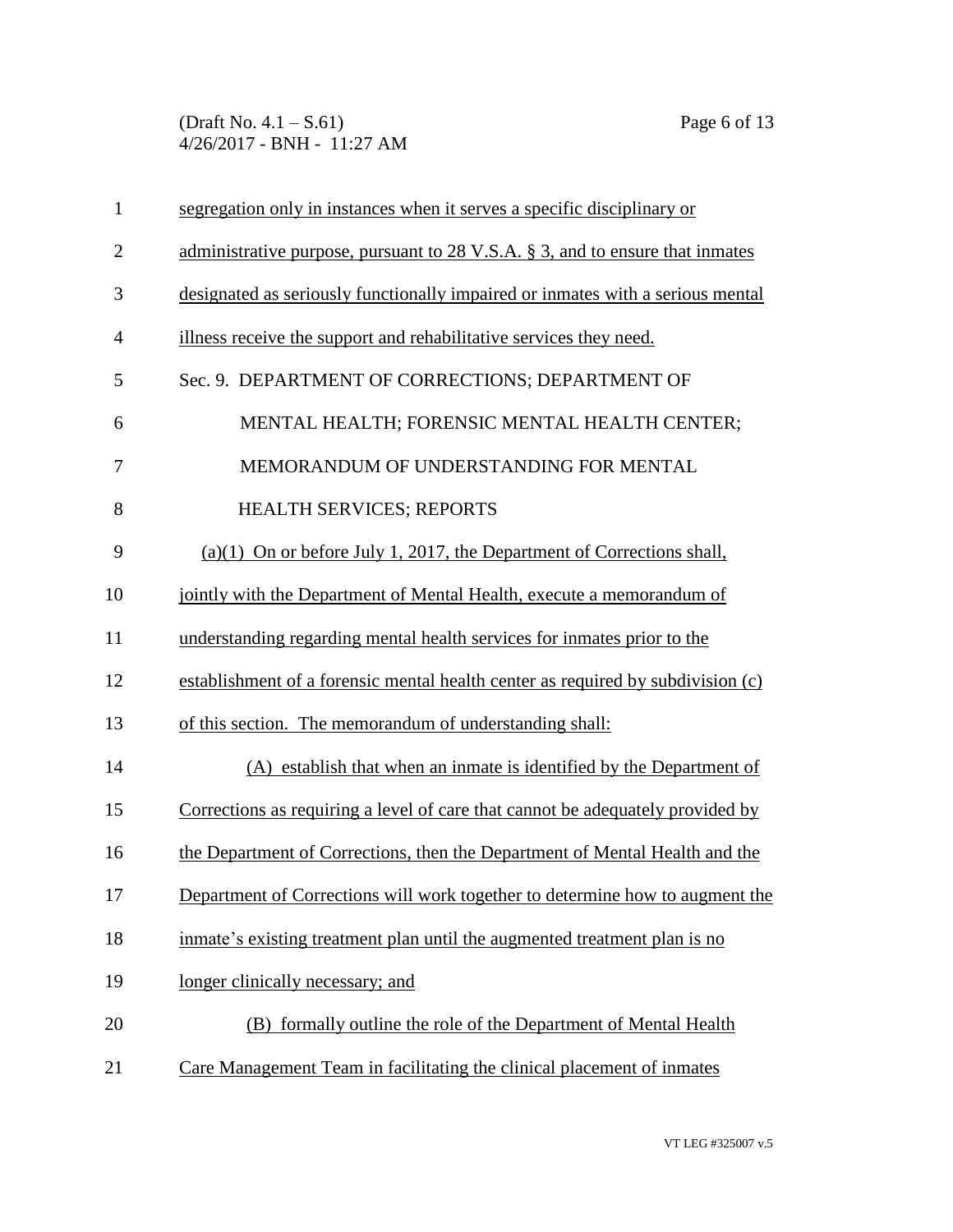(Draft No. 4.1 – S.61) Page 7 of 13 4/26/2017 - BNH - 11:27 AM

| $\mathbf{1}$   | coming into the custody of the Commissioner of Mental Health pursuant to           |
|----------------|------------------------------------------------------------------------------------|
| $\overline{2}$ | Title 13 or Title 18 and inmates voluntarily seeking hospitalization who meet      |
| 3              | inpatient criteria.                                                                |
| $\overline{4}$ | (2) On or before July 1, 2017, the Departments shall jointly report on the         |
| 5              | memorandum of understanding to the Joint Legislative Justice Oversight             |
| 6              | Committee.                                                                         |
| 7              | (b) On or before January 18, 2018, the Department of Corrections shall, in         |
| 8              | consultation with the Department of Mental Health and the designated               |
| 9              | agencies, and in accordance with the principles set forth in 18 V.S.A. § 7251,     |
| 10             | develop a plan to create or establish access to a forensic mental health center    |
| 11             | pursuant to subsection (c) of this section. On or before January 18, 2018, the     |
| 12             | Departments shall jointly report on the plan to the House and Senate               |
| 13             | Committees on Judiciary, the House Committee on Corrections and                    |
| 14             | Institutions, the House Committee on Health Care, and the Senate Committee         |
| 15             | on Health and Welfare.                                                             |
| 16             | (c) On or before July 1, 2019, pursuant to the plan set forth in subsection        |
| 17             | (b) of this section, a forensic mental health center shall be available to provide |
| 18             | comprehensive assessment, evaluation, and treatment for detainees and              |
| 19             | inmates with mental illness, while preventing inappropriate segregation.           |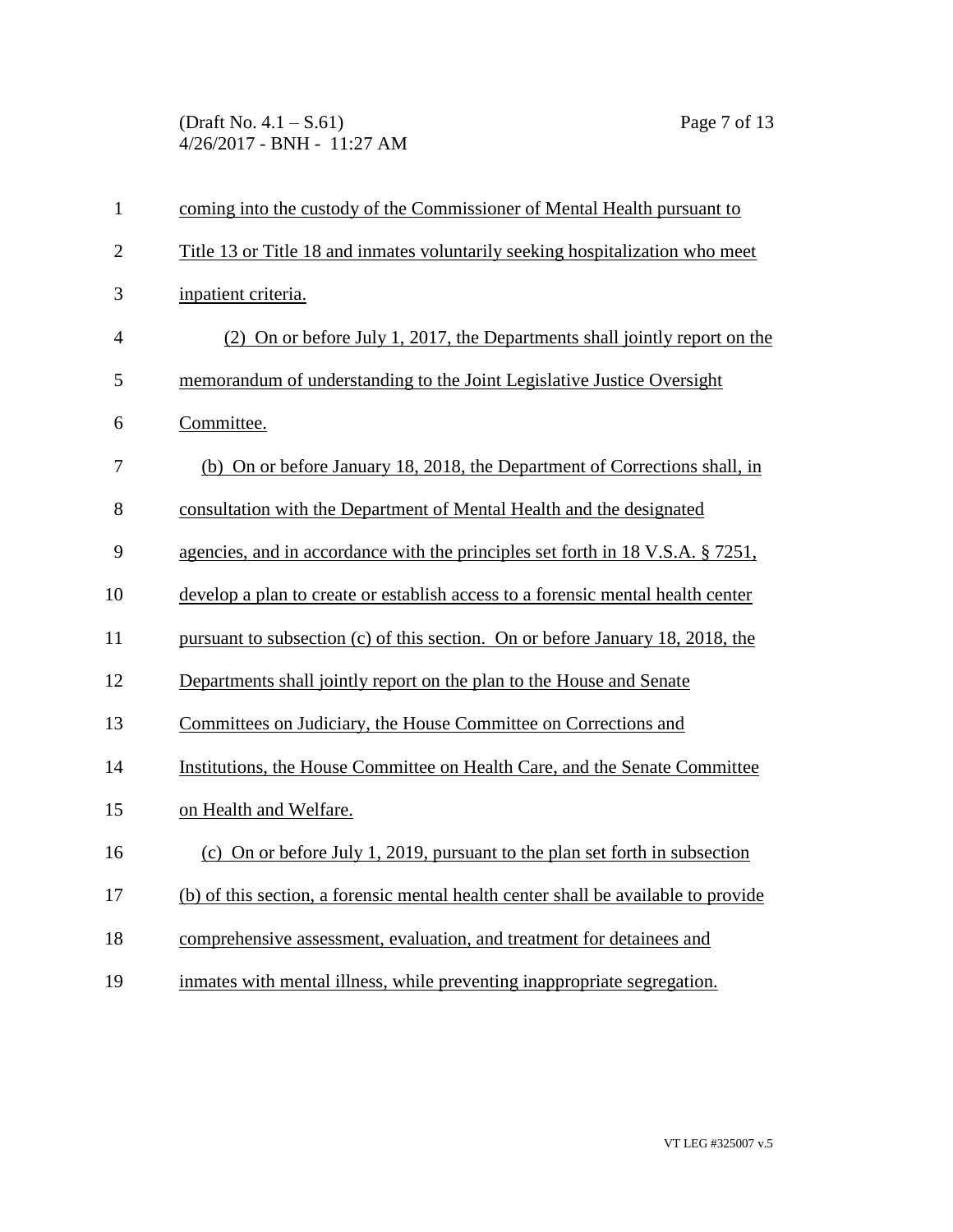(Draft No. 4.1 – S.61) Page 8 of 13 4/26/2017 - BNH - 11:27 AM

| $\mathbf{1}$   | Sec. 10. 2016 Acts and Resolves No. 137, Sec. 7 is amended to read:              |
|----------------|----------------------------------------------------------------------------------|
| $\overline{2}$ | Sec. 7. EFFECTIVE DATE; TRANSITION PROVISION                                     |
| 3              | (a) This act shall take effect on passage.                                       |
| $\overline{4}$ | (b) Except as provided in subsection $(c)$ of this section, the Commissioner     |
| 5              | of Corrections may only release or permit inspection of offender or inmate       |
| 6              | records in reliance upon an exception to the confidentiality of offender and     |
| 7              | inmate records if the exception is created by law, including an exception        |
| 8              | created by rule adopted in accordance with the Administrative Procedure Act      |
| 9              | under the mandate in Sec. 5, 28 V.S.A. $\S$ 107(b)(5).                           |
| 10             | (c) The Department of Corrections may rely upon exceptions to the                |
| 11             | confidentiality of offender and inmate files under directives adopted by the     |
| 12             | Department prior to the effective date of this act until the Commissioner adopts |
| 13             | rules pursuant to the rulemaking mandates of Sec. 5, 28 V.S.A. § 107(a) and      |
| 14             | $(b)(5)$ . On or before September 1, 2016, the Commissioner shall prefile rules  |
| 15             | with the Interagency Committee on Administrative Rules in accordance with        |
| 16             | these mandates. The Commissioner shall update the Joint Legislative Justice      |
| 17             | Oversight Committee on the status of its efforts to adopt the rules at the       |
| 18             | Oversight Committee's first meeting on or after September 1, 2016.               |
| 19             | $(d)(1)$ On August 30, 2016, to implement the rulemaking requirements of         |
| 20             | 28 V.S.A. § 107, the Commissioner prefiled a proposed rule entitled              |
| 21             | "inmate/offender records and access to information" with the Interagency         |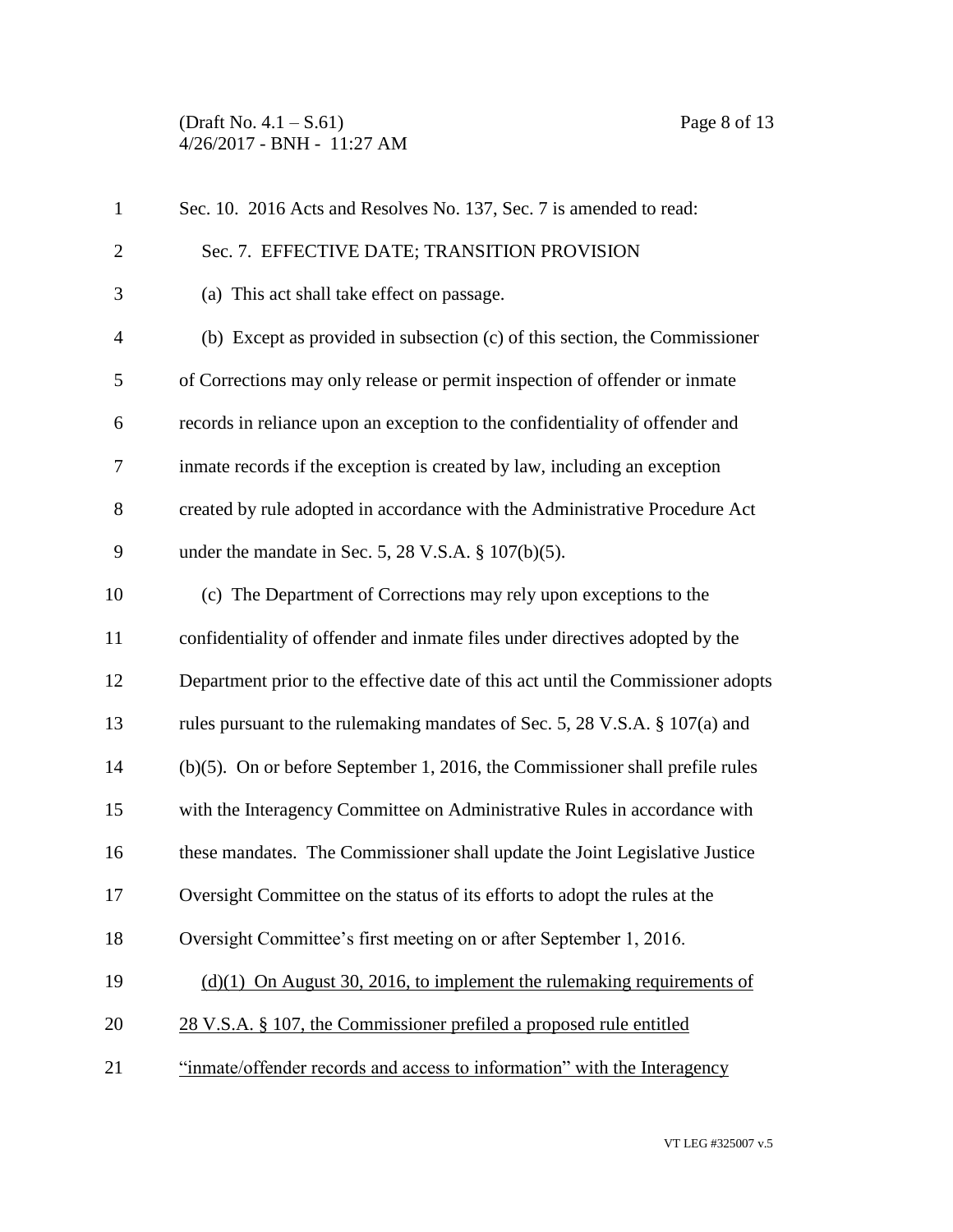(Draft No. 4.1 – S.61) Page 9 of 13 4/26/2017 - BNH - 11:27 AM

| $\mathbf{1}$   | Committee on Administrative Rules. The Commissioner filed the proposed            |
|----------------|-----------------------------------------------------------------------------------|
| $\overline{2}$ | rule, as corrected, with the Secretary of State on October 13, 2016 and the final |
| 3              | proposed rule, as revised, with the Legislative Committee on Administrative       |
| $\overline{4}$ | Rules (LCAR) on January 31, 2017. After reviewing and receiving testimony         |
| 5              | on the final proposed rule, as revised, the House Committee on Corrections        |
| 6              | and Institutions found that it was not consistent with legislative intent because |
| 7              | the rule would potentially cause significant costs and disruptions to the         |
| 8              | Department.                                                                       |
| 9              | (2) The Commissioner shall:                                                       |
| 10             | (A) withdraw the proposed final rule filed with LCAR on January 31,               |
| 11             | $2017$ ; and                                                                      |
| 12             | (B) redraft the proposed rule so that it reflects legislative intent as           |
| 13             | described in subsection (e) of this section.                                      |
| 14             | (3) The Department of Corrections may continue to rely upon                       |
| 15             | exceptions to the confidentiality of offender and inmate files under directives   |
| 16             | adopted by the Department prior to May 26, 2016 until the Commissioner            |
| 17             | adopts final rules as required under 28 V.S.A. § 107.                             |
| 18             | (e) The General Assembly intends that, in either of the following situations,     |
| 19             | 28 V.S.A. § 107 shall be interpreted not to require the Department to provide     |
| 20             | an inmate or offender a copy of records:                                          |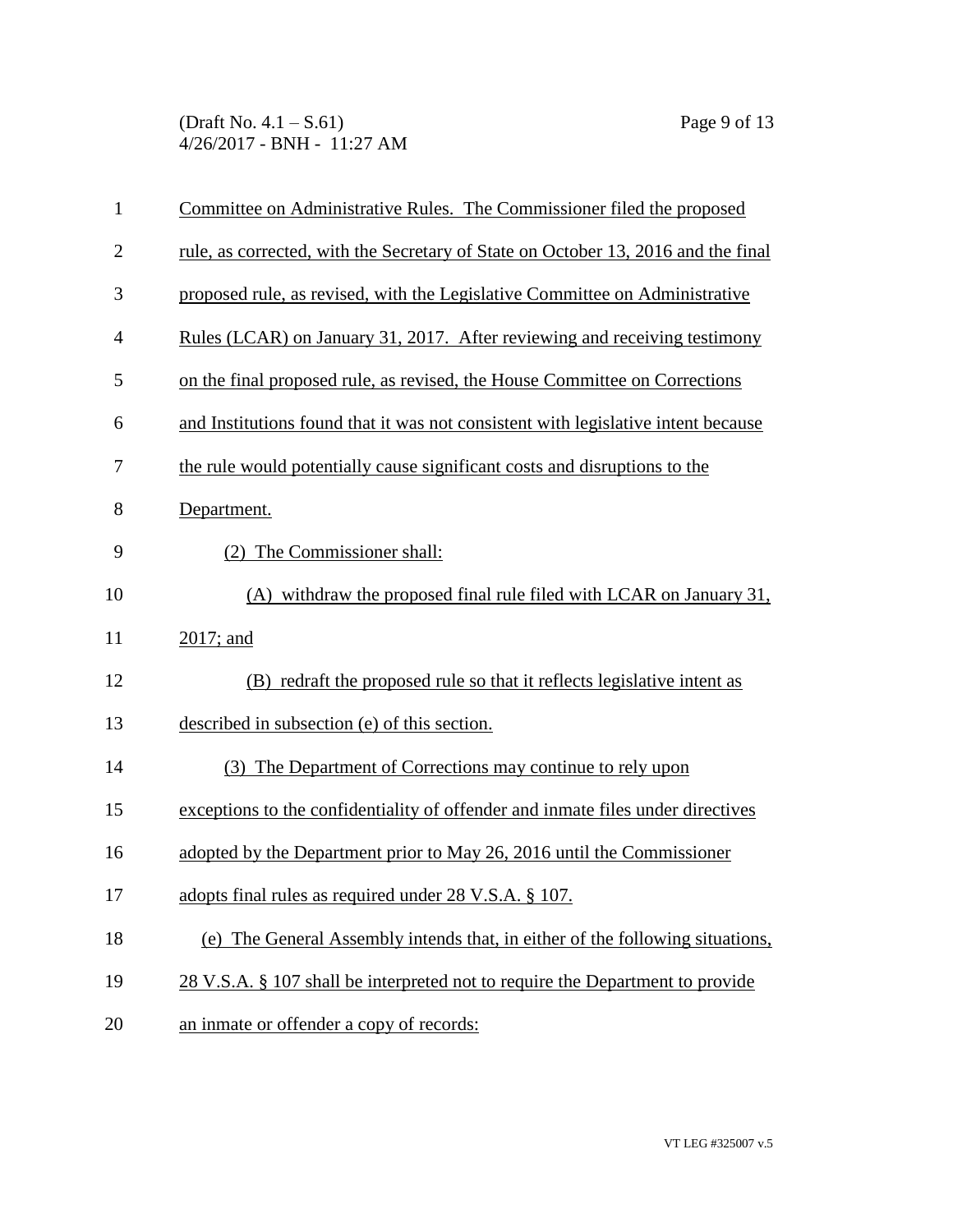(Draft No. 4.1 – S.61) Page 10 of 13 4/26/2017 - BNH - 11:27 AM

| $\mathbf{1}$   | (1) Previously provided by the Department to the inmate or offender, if         |
|----------------|---------------------------------------------------------------------------------|
| $\overline{2}$ | the inmate or offender has custody of or the right to access the copy.          |
| 3              | (2) If the inmate or offender is responsible for the loss or destruction of     |
| $\overline{4}$ | a previously provided copy. In the case of such loss or destruction, the inmate |
| 5              | or offender may—subject to the limitations of 28 V.S.A. § 107—be entitled to    |
| 6              | a replacement copy, but the Department may charge him or her for the            |
| 7              | replacement copy in accordance with law.                                        |
| 8              | (f) On or before October 1, 2017, the Commissioner shall:                       |
| 9              | (1) develop a plan to implement and use modern records management               |
| 10             | technology and practices in order to minimize the costs of reviewing,           |
| 11             | redacting, and furnishing such records in accordance with law; and              |
| 12             | (2) send to the members of the House Committee on Corrections and               |
| 13             | Institutions and of the Senate Committee on Institutions a copy of the plan     |
| 14             | required under subdivision (1) of this subsection, and a written report that:   |
| 15             | (A) summarizes the status of the Department's efforts to redraft the            |
| 16             | rules as required under subsection (d) of this section; and                     |
| 17             | (B) outlines the implementation steps, expected benefits and costs to           |
| 18             | the State of Vermont, and time line associated with transitioning to digital    |
| 19             | delivery of inmate and offender records.                                        |
| 20             | (g) On or before January 15, 2018, the Commissioner shall submit a copy         |
| 21             | of the redrafted rules to the House Committee on Corrections and Institutions   |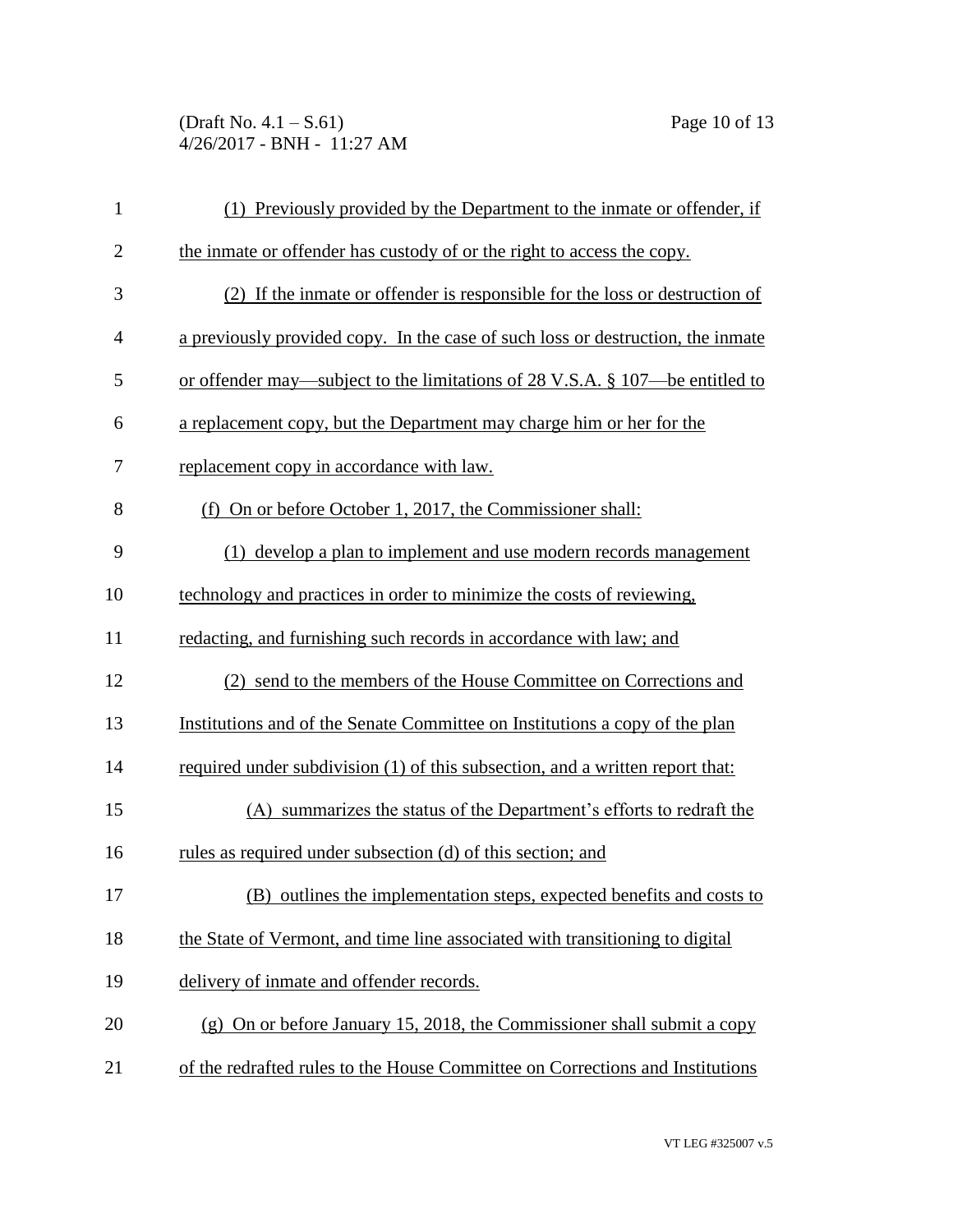(Draft No. 4.1 – S.61) Page 11 of 13 4/26/2017 - BNH - 11:27 AM

| $\mathbf{1}$   | and to the Senate Committee on Institutions. On or before July 1, 2018, the    |
|----------------|--------------------------------------------------------------------------------|
| $\overline{c}$ | Commissioner shall prefile the redrafted rules, as may be revised, with the    |
| 3              | Interagency Committee on Administrative Rules.                                 |
| $\overline{4}$ | Sec. 11. SUBSTANCE ABUSE RECOVERY SERVICES AT                                  |
| 5              | <b>CORRECTIONAL FACILITIES; STUDY</b>                                          |
| 6              | (a) The Commissioner of Corrections, in consultation with the Division of      |
| 7              | Alcohol and Drug Abuse and the Judiciary, shall study approaches to            |
| 8              | substance abuse recovery services in State and out-of-state correctional       |
| 9              | facilities for inmates who are in need of substance abuse recovery in order to |
| 10             | provide a holistic approach to their recovery. The study shall include:        |
| 11             | (1) a review of recovery regimens for inmates, including:                      |
| 12             | (A) screening by a medical and mental health professional upon                 |
| 13             | initial entry into a correctional facility;                                    |
| 14             | (B) continuing preexisting prescriptions and medication treatments             |
| 15             | during an inmate's incarceration;                                              |
| 16             | (C) providing supportive and treatment-enhancing activities                    |
| 17             | throughout the inmate's incarceration, including recovery coaching, certified  |
| 18             | drug and alcohol counselors, and technology-enabled substance abuse recovery   |
| 19             | programs; and                                                                  |
| 20             | (D) developing relationships with community providers once an                  |
| 21             | inmate approaches release;                                                     |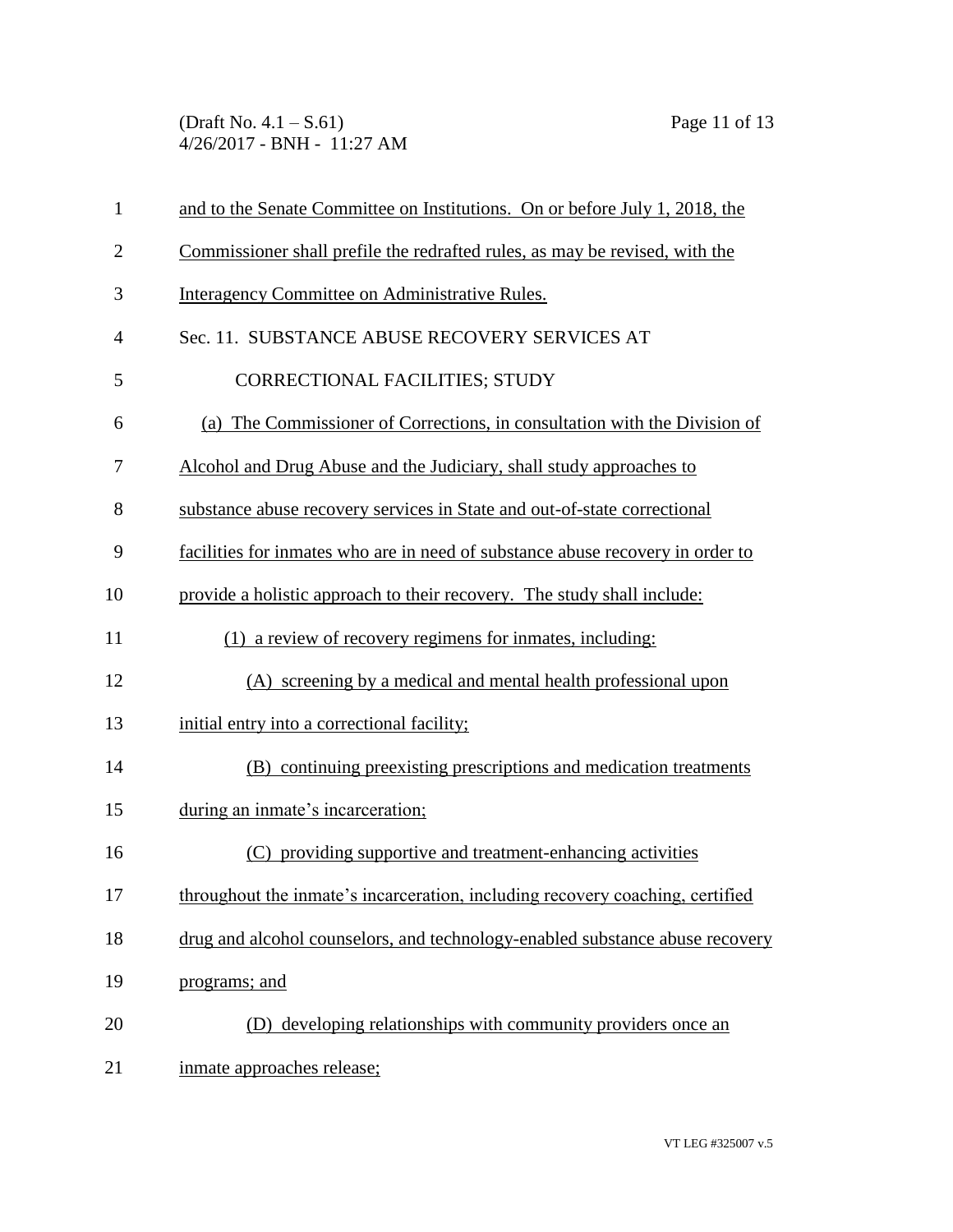(Draft No. 4.1 – S.61) Page 12 of 13 4/26/2017 - BNH - 11:27 AM

| 1              | (2) ways to link recovery programs with increased secondary and                 |
|----------------|---------------------------------------------------------------------------------|
| $\overline{c}$ | postsecondary educational opportunities and job skills and training             |
| 3              | opportunities;                                                                  |
| 4              | (3) opportunities to develop and use self-help peer groups to assist in         |
| 5              | recovery and in maintaining abstinence;                                         |
| 6              | (4) opportunities for mandatory and voluntary services;                         |
| 7              | (5) the estimated number of inmates impacted and costs associated with          |
| 8              | providing recovery services; and                                                |
| 9              | (6) any operational challenges associated with providing recovery               |
| 10             | services.                                                                       |
| 11             | (b) On or before December 1, 2017, the Commissioner of Corrections shall        |
| 12             | submit a report to the House Committees on Corrections and Institutions, on     |
| 13             | Human Services, and on Judiciary and the Senate Committees on Institutions,     |
| 14             | on Health and Welfare, and on Judiciary on the findings of the study described  |
| 15             | in subsection (a) of this section. The report shall include recommendations for |
| 16             | legislative action to implement new recovery services based on the findings of  |
| 17             | the study.                                                                      |
| 18             | Sec. 12. EFFECTIVE DATES                                                        |
| 19             | (a) This section, Sec. 9 (Department of Corrections; Department of Mental       |
| 20             | Health; forensic mental health center; memorandum of understanding for          |